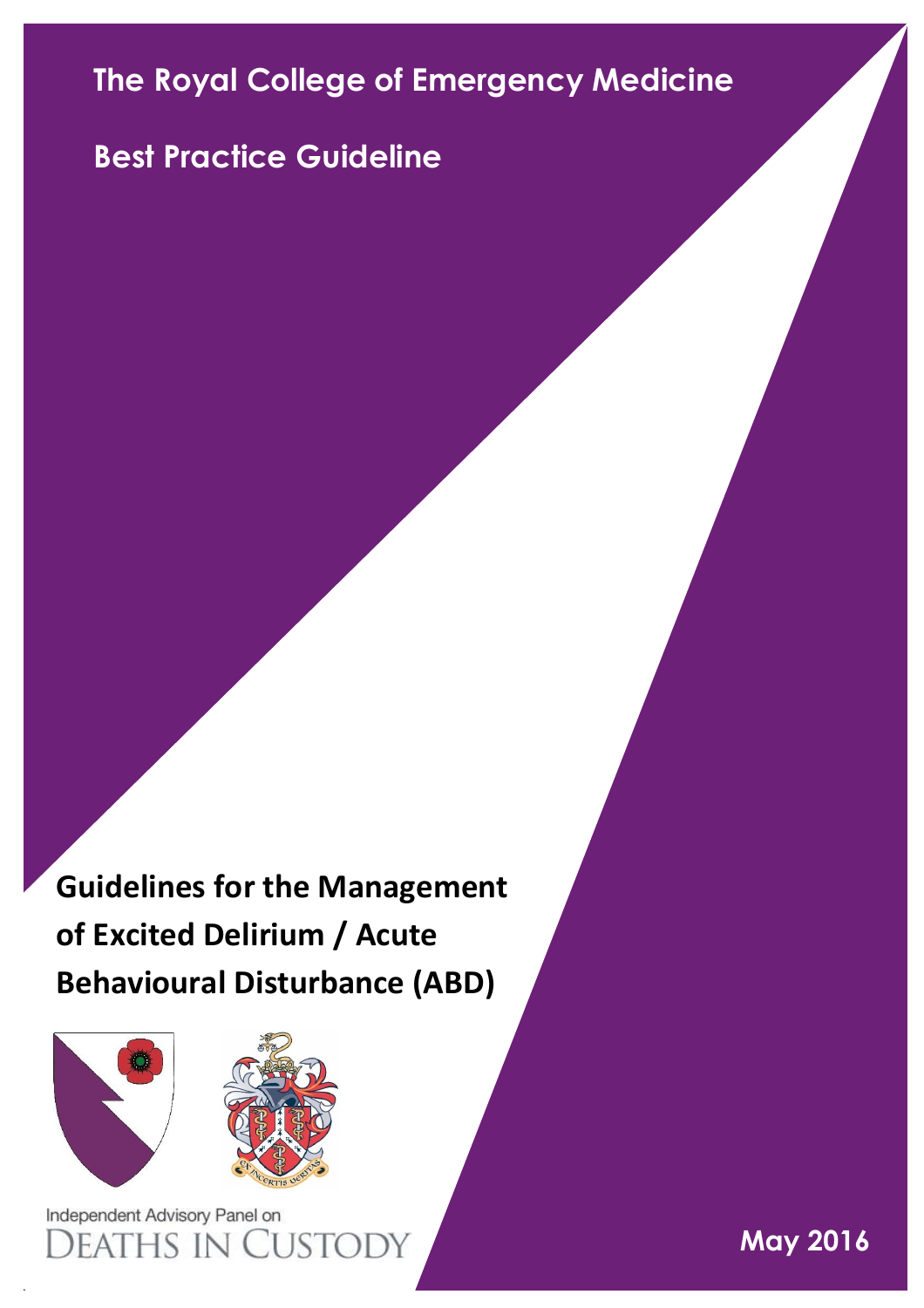#### **Summary of recommendations**

- **1.** RCEM publications must have been subject to the review and approval processes as described within the Terms of Reference of the relevant committee, including peer and lay review.
- **2.** Excited Delirium / Acute Behavioural Disturbance (ABD)<sup>1</sup> is a medical emergency – affected individuals may suffer sudden cardiovascular collapse and/or cardiac arrest with little or no warning.
- **3.** Patient restraint time in ABD should be kept to an absolute minimum - the degree of restraint used must be justifiable, reasonable, for the minimum time necessary and proportional to the situation.
- **4.** Sedation should be with intravenous benzodiazepines, antipsychotics or ketamine. If the intravenous route is not immediately available then intramuscular administration should be used.
- **5.** Early and aggressive management of hyperthermia and acidosis should be instituted and a high index of suspicion for the development of rhabdomyolysis and Disseminated Intravascular Coagulation (DIC) should be maintained.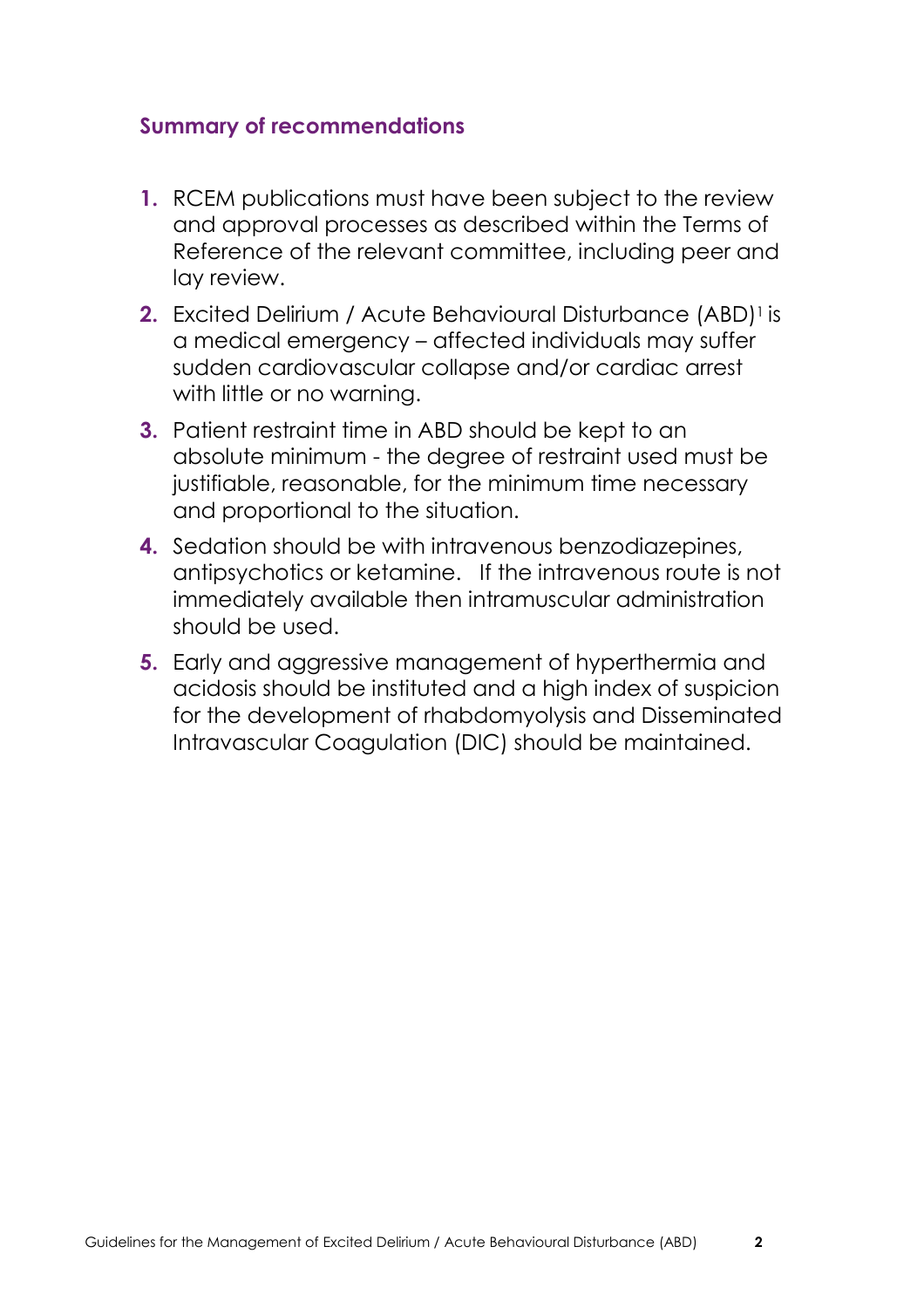## **Scope**

To provide a guideline for Emergency Departments to safely and effectively manage adults who attend with Excited Delirium / Acute Behavioural Disturbance (ABD).

## **Reason for development**

The National Institute for Clinical Excellence (NICE) have developed guidelines entitled "Violence and aggression: short term management in mental health, health and community settings"1. The NICE guidelines focus on prevention, recognition and reducing the risk of violence, but does not deal in detail with Excited Delirium / ABD which is a very specific presentation of violence and aggression carrying significant clinical risk.

#### **Introduction**

Acute Behavioural Disturbance (ABD) is the accepted terminology adopted by the UK Police Forces, the Ambulance Services and the Faculty of Forensic and Legal Medicine2. It describes the sudden onset of aggressive and violent behaviour and autonomic dysfunction, typically in the setting of acute on chronic drug abuse or serious mental illness. However, there is not yet a common standardised definition and its incidence has not been clearly quantified.

ABD, or as it is also known 'Excited Delirium,' is the presentation of features of "acute delirium" and hyper-adrenergic autonomic dysfunction and must be considered a medical emergency. Its presentation is associated with sudden death in approximately 10% of cases<sup>3</sup>. High profile deaths of individuals displaying features of ABD have occurred whilst they have been in police custody. This has attracted much media coverage and ABD has become a controversial and emotive illness with significant distress to families involved. The early recognition, intervention and proactive treatment of ABD, with a collaborative response between the Emergency Services (police, paramedics), is likely to result in fewer deaths.

Individuals with ABD most often come into contact with the police initially as they are called to attend due to the individual's sudden onset of bizarre, aggressive and violent behaviour. The presenting behaviour can range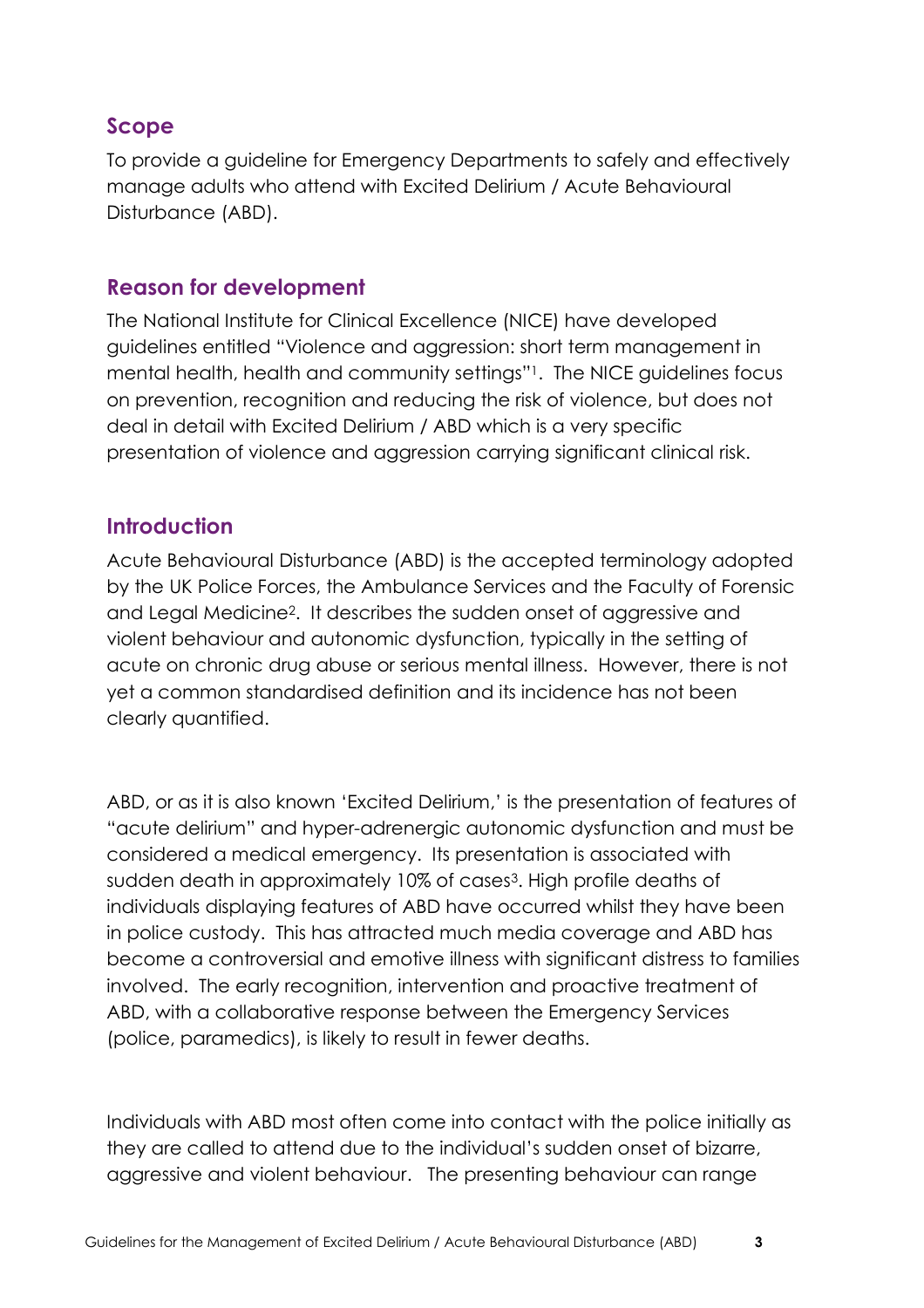from mildly erratic to a state of extreme agitation and physical exertion. Patients have signs of hyper-adrenergic autonomic dysfunction such as significant tachycardia, marked metabolic acidosis and hyperthermia and these are associated with multi organ failure and death.<sup>3</sup>

The identification of ABD can be challenging clinically as the spectrum of behaviours and signs overlap with many other disease presentations and there is no definitive diagnostic test.

#### **Box 1: Physical symptoms and signs typical of ABD**

- Extremely aggressive/violent behaviour
- Excessive strength/continued struggle despite restraint
- Insensitive to pain
- Acute psychosis with fear of impending doom
- Constant physical activity without fatigue
- Hot to touch/profusely sweating/inappropriate state of undress
- Hyperthermia
- Tachypnoea
- Tachycardia

#### **Differential Diagnoses of ABD**

- Heat Stroke
- Neuroleptic Malignant Syndrome
- Serotonin Syndrome
- Thyroid Storm
- Sepsis
- Substance intoxication / withdrawal
- Hypoxia
- Hypoglycaemia
- Head Injury / Seizures
- Akathisia

ABD appears to be more common when the weather is warm and humid and deaths more commonly occur in the summer months4. Fatalities in ABD typically occur in men in their mid-thirties who have a history of stimulant drug abuse, usually cocaine<sup>6</sup>. Currently the pathophysiology of ABD is not well understood but it is likely to be multifactorial; furthermore, an individual's pre-disposition to a fatal outcome is also poorly understood.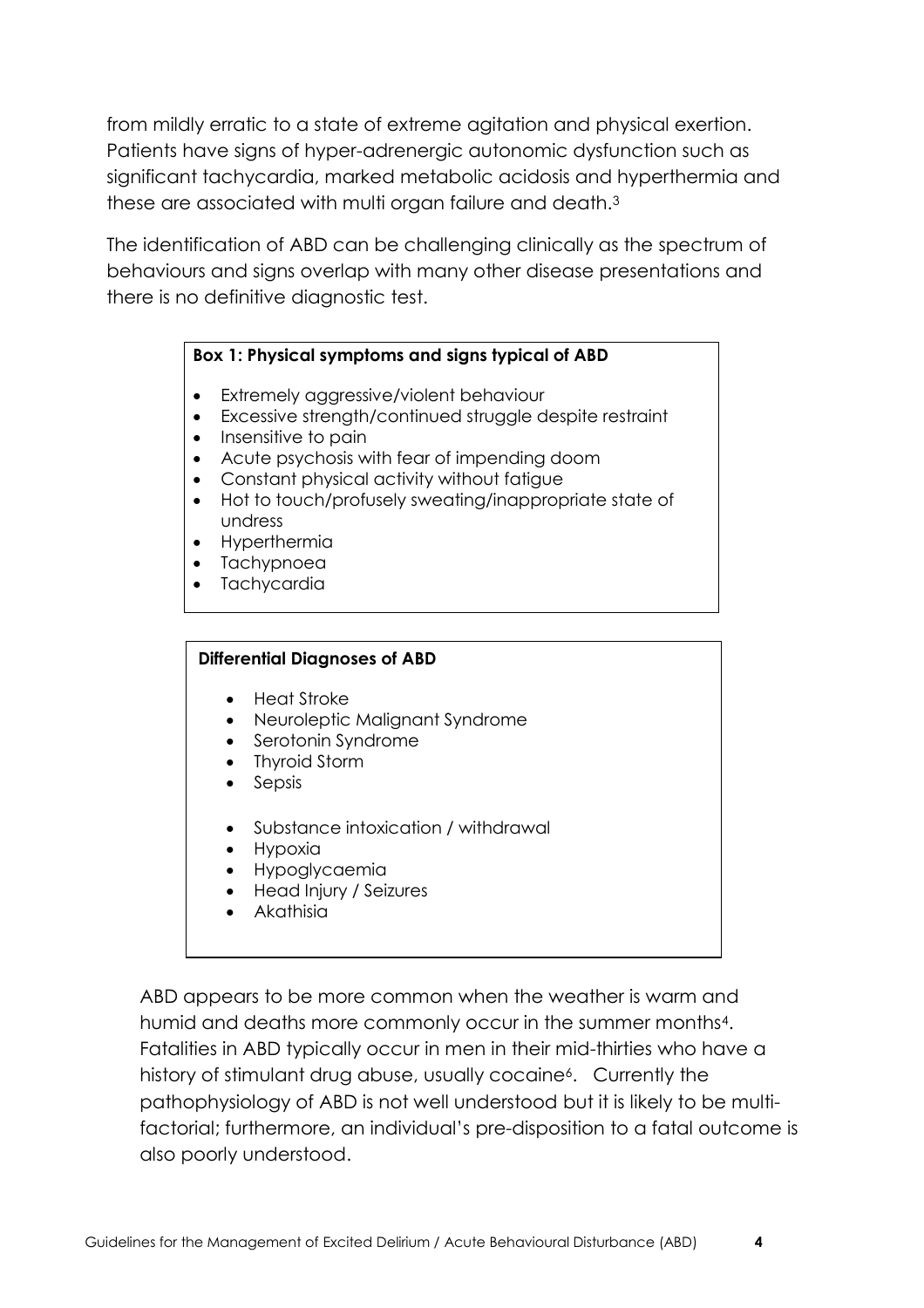Many factors have been proposed as contributory to causes of sudden death in ABD such as positional asphyxia secondary to restraint technique, drug toxicity and underlying cardiac disease associated with cardiac arrhythmias. The severe metabolic acidosis associated with ABD is a likely contributing factor in cardiovascular collapse and death7. ED physicians must be able to recognise that the presenting signs and symptoms in ABD represent a medical emergency.

#### **Management**

The initial aim of management of an individual with ABD should be the rapid tranquilisation and minimisation of their hyper-exertional state. Sedation and de-escalation is of paramount importance in ABD – this reduces the risk of harm to the individual and all involved with their care and enables a full medical assessment to begin with the prompt institution of supportive management.

## **1. Restraint**

 $\overline{a}$ 

Verbal calming and de-escalation techniques maybe be used as the first line intervention in attempting to manage individuals displaying ABD. However, these patients are often highly agitated and aggressive with an altered mental status making their response to de-escalation techniques unpredictable. Physical restraint to facilitate their initial management may be inevitable. This should be kept to a minimum using a level of force that is justifiable, reasonable and proportional to the individual case and rapidly followed by sedation with close monitoring of vital signs<sup>1</sup>.

Physical or manual restraint should be viewed as an intervention of almost last resort prior to providing definitive chemical restraint / rapid tranquilisation; prolonged physical restraint must be avoided. Physical restraint has been associated with injuries to patients as well been a contributing factor in patient deaths and particular care must be exercised to ensure that at no time the patient's airway is compromised, this is particularly likely if the patient is kept in a face down position (e.g. due to spitting or biting) with pressure applied on the patient's neck or shoulder

https://www.england.nhs.uk/wp-content/uploads/2015/12/psa-vital-signsrestrictive-interventions-031115.pdf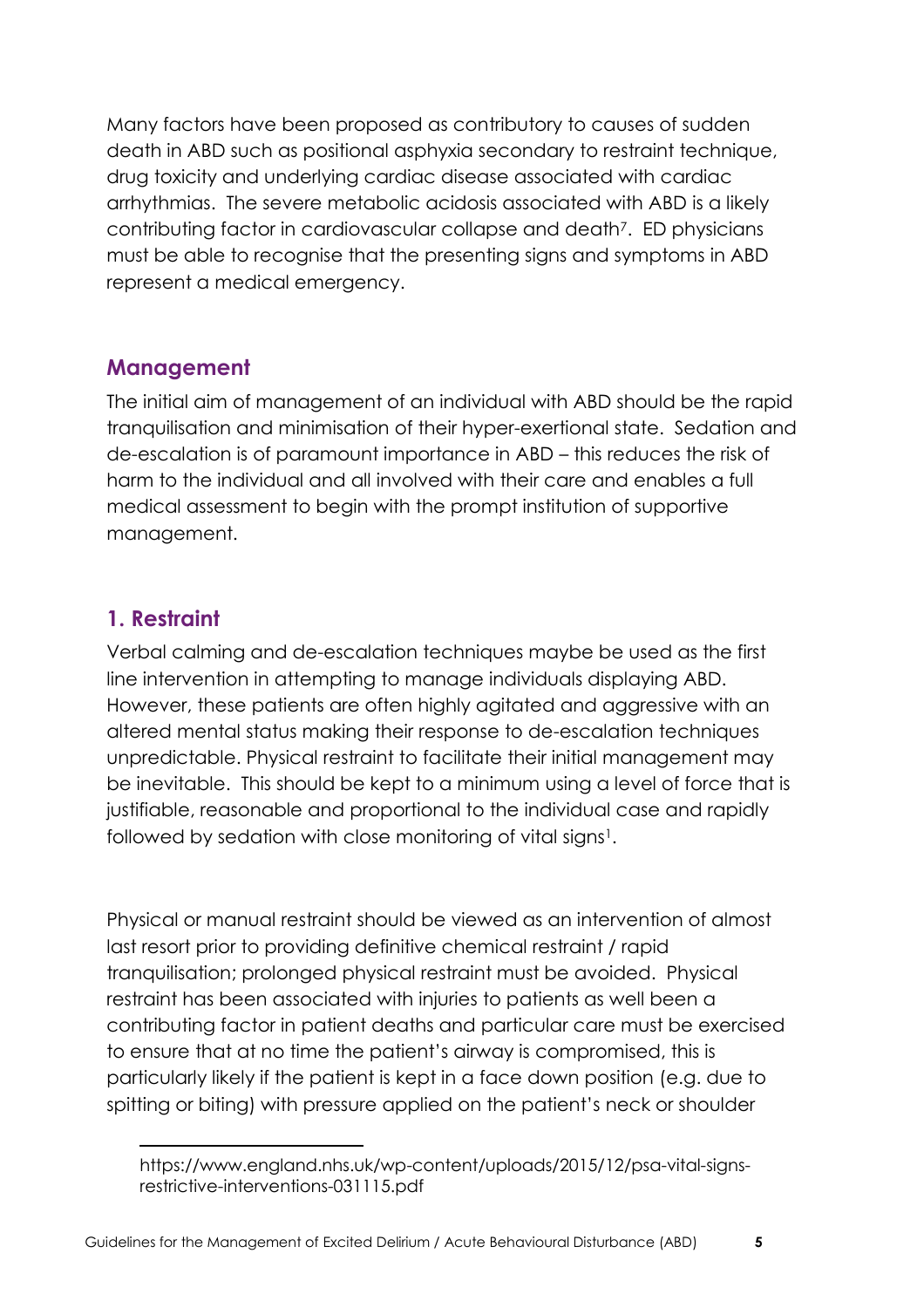region. Keeping the patient in a prone position MUST be avoided. It should further be remembered that significant physiological derangements (acidosis, electrolyte abnormalities, cardiac arrhythmias etc.) can occur due to the underlying condition (eg. excited delirium) or as a result of resisting restraint and may be exacerbated by comorbidities (eg. cardiac disease) or medication / illicit substances. If a patient is being restrained in the Emergency Department, even if the police are providing this intervention, ultimate responsibility for the patient's safety and well-being rests with the doctors and nurses of the emergency department.

There is insufficient research on the effects of TASER on ABD however its use as a rapid takedown method to minimise restraint time and activity and allowing expeditious medical intervention may be a necessary alternative once nonphysical methods have failed.

#### **2. Sedation**

Sedation (rapid tranquilisation) will be required to facilitate rapid intervention and institution of potentially lifesaving treatments if an individual displaying ABD fails to respond to de-escalation techniques. The rapid control and calming of an individual displaying the extreme physical exertion associated with ABD is essential to prevent further worsening of their metabolic status<sup>3</sup>. Ideally sedation should be administered via the intravenous route however this route is unlikely to be immediately available.

The clinician must therefore make a decision regarding the safety of the patient (minimizing duration of restraint) and team (avoiding both physical and needlestick injury) as to whether it is better to attempt cannulation (accepting the difficulty of the procedure in an uncooperative patient) or whether to administer an intramuscular agent of sufficient strength to allow rapid control of the patient followed by cannulation and monitoring in a high dependency area. It is important to remember that the absorption of IM medication can occur far more rapidly when an individual is agitated or physically overactive. It should also be remembered that individuals displaying ABD may well need much higher doses of sedative agents than are typically required or recommended12.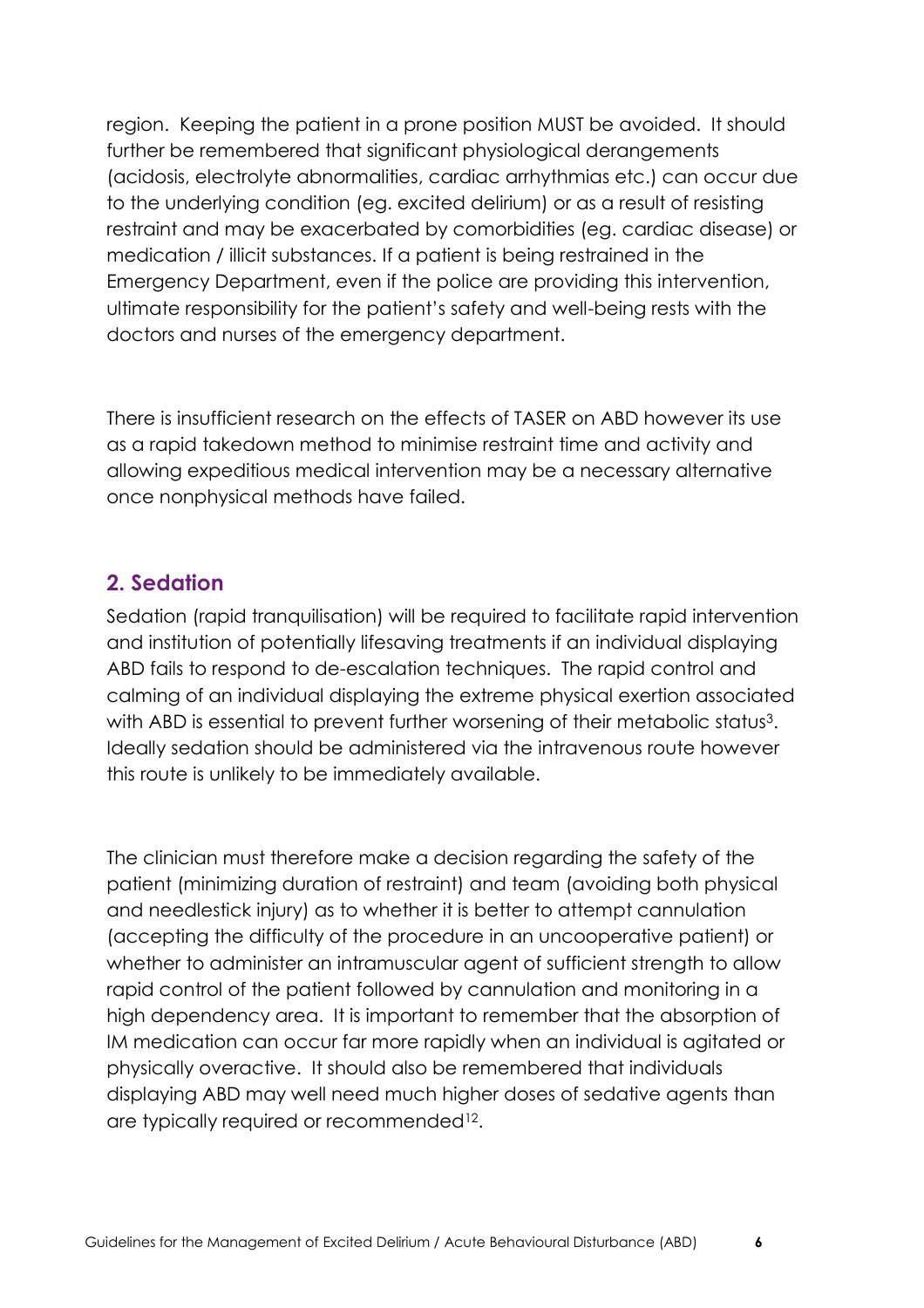There are currently three groups of agent used for sedation in ABD benzodiazepines, antipsychotics and ketamine (see appendix 2). However, there is a paucity of high quality evidence in the medical literature to determine the most suitable single agent or combination of agents.

**a. Benzodiazepines** are the most commonly used sedative agents in the ED and are familiar to all ED physicians. They generally have a wide safety profile and have multiple routes of administration. However, there is variability in the dose response relationship between individual patients and this often necessitates active titration – this may be undesirable in ABD where rapid and predictable sedation is essential. There is a relatively slow, and often unpredictable, onset time when benzodiazepines are given IM and this route is more commonly associated with adverse events. However, IM lorazepam is recommended by NICE as the first line agent for use in rapid tranquilisation for the short- term management of violence and aggression<sup>1</sup>. The most common serious adverse effect with benzodiazepine use is respiratory depression which may exacerbate the acidosis. These may be compounded by alcohol or other hypnotics already consumed by the individual – although the acute intoxication of these agents in individuals with ABD is thought to be uncommon. The use of benzodiazepines has the advantage that a reversal agent exists (Flumazenil).

**b. Ketamine** has many properties that make it a useful sedative agent in the management of ABD. It has a very rapid onset of action when administered IV or IM and has a wide therapeutic window producing consistent effects at predictable doses. Ketamine protects airway reflexes and increasing doses lead to more prolonged duration of sedation whilst rarely affecting respiratory drive<sup>9</sup>.

However, ketamine does inhibit the reuptake of catecholamines leading to the potential for sympathomimetic side effects such as an increase in heart rate, blood pressure, cardiac output and myocardial oxygen consumption. There is, therefore, the theoretical risk of worsening any cardiovascular instability present in ABD. Ketamine may be associated with unpleasant emergence phenomenon, although this is readily managed by the administration of benzodiazepines.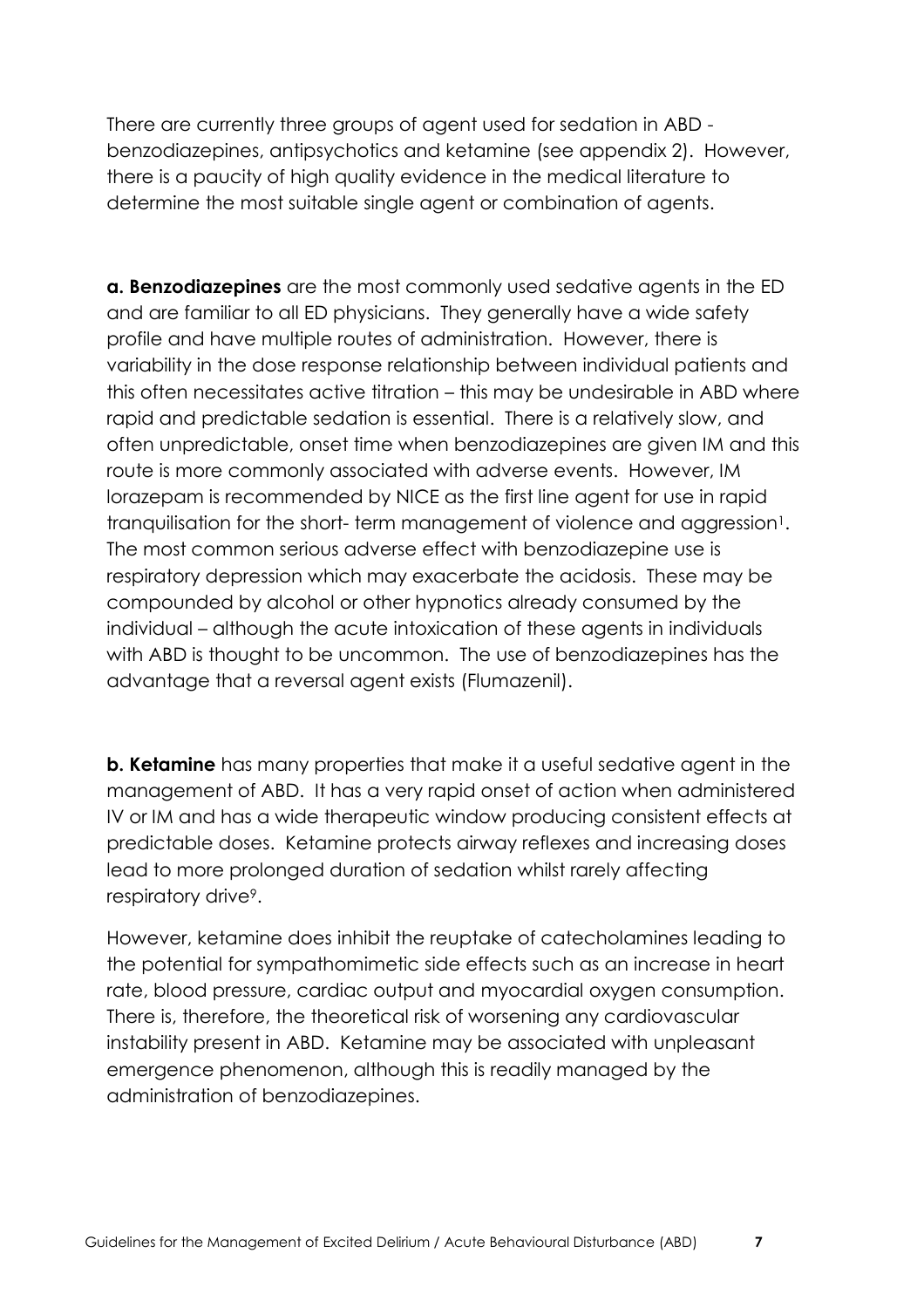**c. Antipsychotics** are dopamine receptors antagonists and are commonly used for the sedation of agitated psychiatric patients. Anti-psychotics offer the theoretical pharmacological benefit in the management of ABD due to their dopamine receptor antagonism, as one of the postulated causes of ABD is excess dopamine levels<sup>10</sup>. Traditional neuroleptics such as haloperidol have well recognised side effects such as prolongation of the QTc interval and cardiac arrhythmias. NICE does recommend the use of haloperidol with promethazine for rapid tranquilisation in the management of violence and aggression but only if the patient has taken antipsychotic medication previously or they have previously had an ECG<sup>1</sup>. However, this background information for an individual with ABD is unlikely to be available at the time of their initial presentation.

All antipsychotics can lower the seizure threshold, have anti cholinergic effects, precipitate acute dystonic reactions and may rarely lead to neuroleptic malignant syndrome. Antipsychotics such as droperidol, or the newer atypical agents such as olanzapine, have been shown to be more effective sedating agents than midazolam with less adverse events11, 12

Whichever sedative agent is chosen, it must be one that the treating ED physician is familiar with. Full patient monitoring in line with the RCEM guidance on safe procedural sedation, including EtCO<sup>2</sup> monitoring, must be used in all cases in which sedation is administered if possible. Early involvement of other specialties such as anaesthetics should be considered.

#### **3. Supportive Management in hospital**

Procedural sedation should be followed by a rapid assessment of the patient. This should consist of a thorough physical examination with documentation of the individual's temperature, standard laboratory investigations (including CK and coagulation profile) should be sent and an ECG performed. Arterial blood gas analysis is essential– this will typically show a severe metabolic acidosis with low  $PaCO<sub>2</sub>$  as the individual with ABD will be tachypnoeic in an attempt to physiologically correct their lactic acidosis7.

Other investigations such as further imaging (e.g. CT) will be dependent on each individual case. A collateral history should also be obtained to search for the possible causes of ABD with subsequent tailoring of management.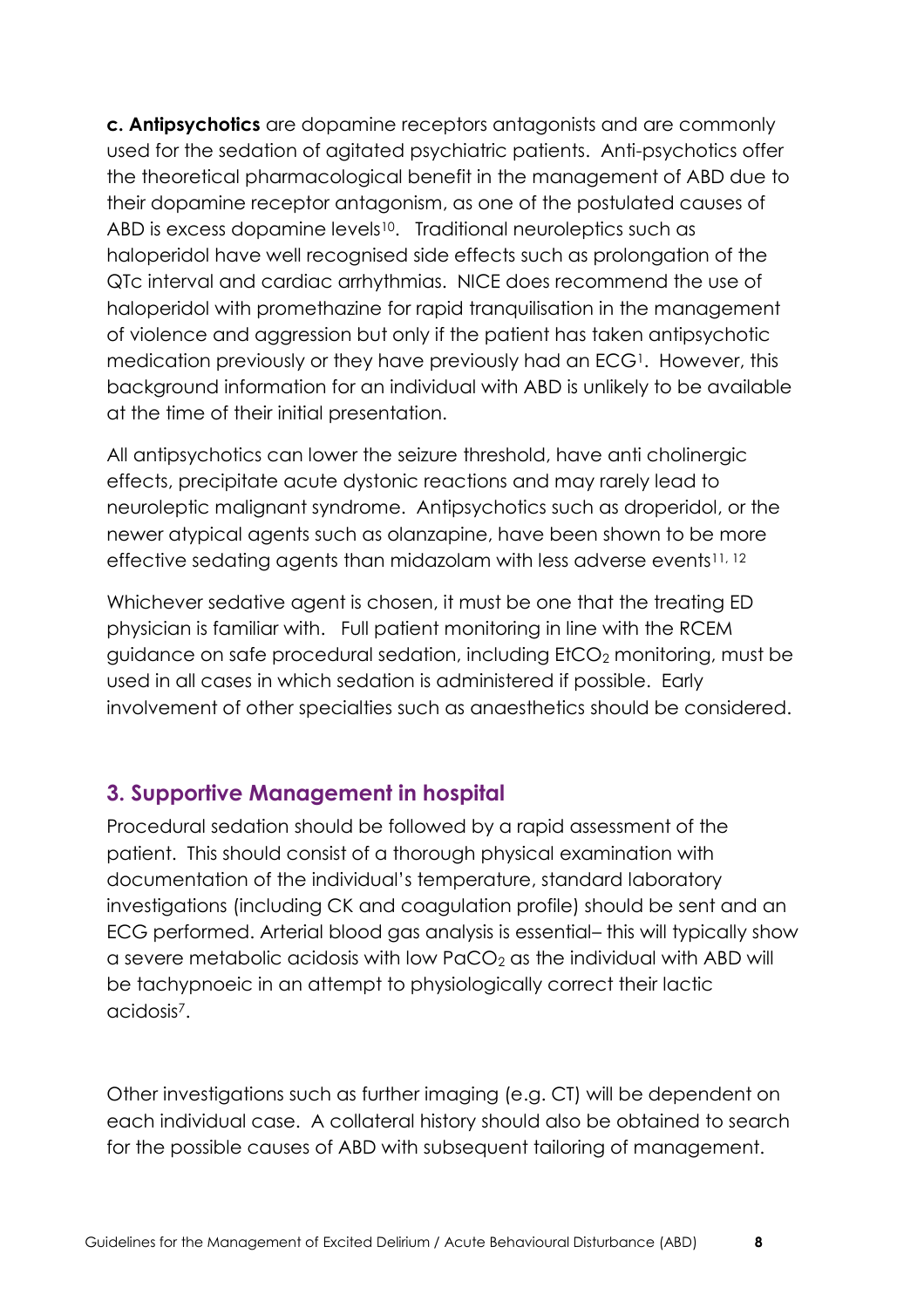Hypovolaemia is common in ABD, attributable to the excess physical activity and hyperthermia, so all patients should receive IV crystalloids<sup>9</sup>. These supplementary IV fluids will help to correct metabolic acidosis and prevent end organ damage. The use of sodium bicarbonate to specifically treat metabolic acidosis in the absence of hyperkalaemia in ABD is not recommended - it may exacerbate intracellular acidosis and have a negative inotropic effect on an ischaemic myocardium13.

Hyperthermia is common in individuals presenting with ABD. This is due to a combination of the individual's state of constant physical exertion, which itself will generate heat, and hyperthermia due to dopamine dysfunction. Hyperthermic patients need to be cooled to standard body temperature (and not below). This should be achieved with the institution of basic cooling methods such as the removal of clothing and placing the patient in a cool environment. Active cooling with cooled intravenous fluid, ice packs in the axilla and groins should be used as required<sup>9</sup>.

Patients should be closely monitored for signs of the development of rhabdomyolysis, hyperkalaemia and DIC, all having been reported in cases of ABD10. The provision of standard care such as urinary alkalinisation with sodium bicarbonate for rhabdomyolysis is advocated.

Ongoing management such as need for organ support and Intensive Care will be dependent on each individual case and each individual with ABD must have their medical needs met fully before usual police proceedings for any criminal activity begin.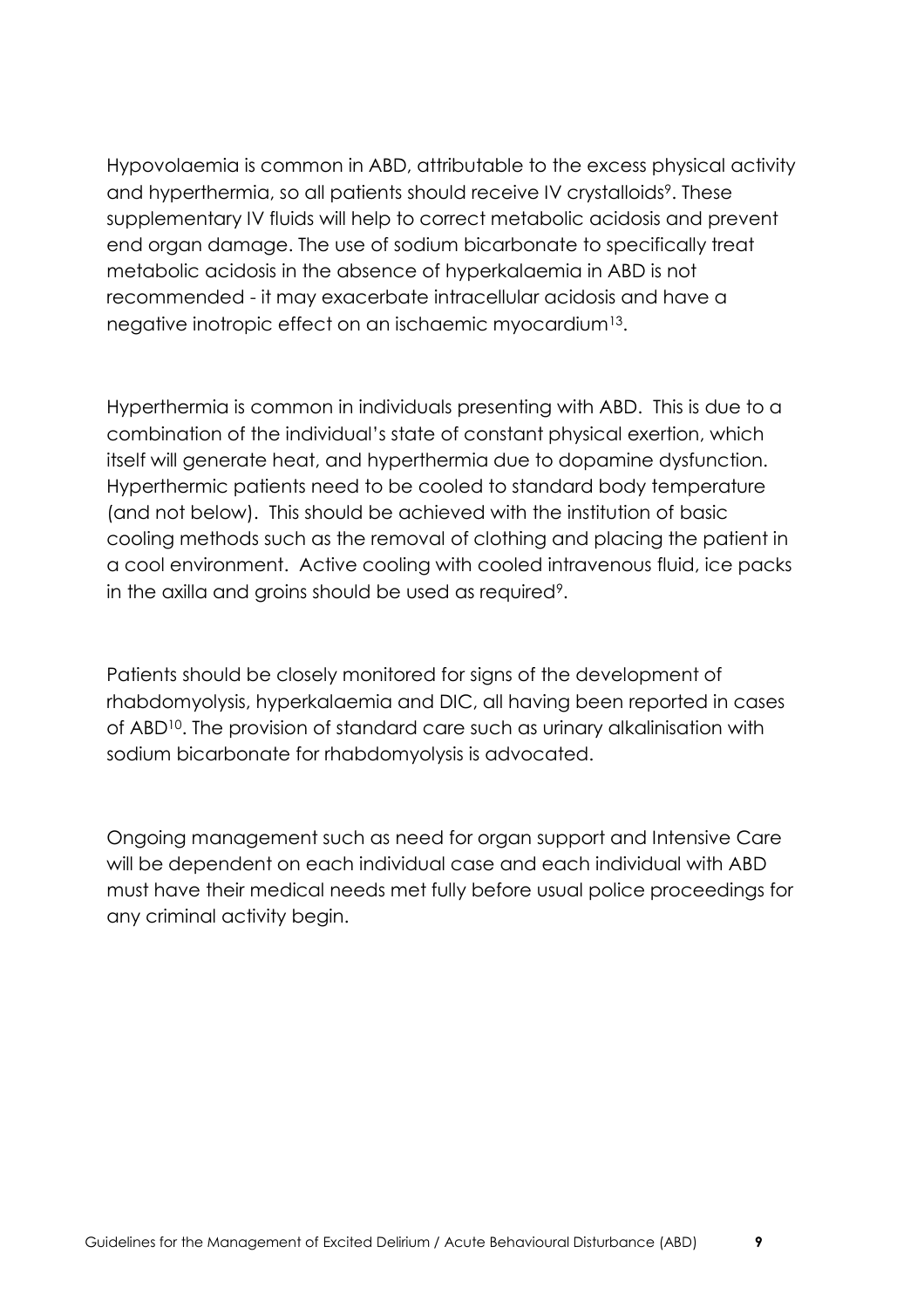### **References:**

- 1. <http://www.nice.org.uk/guidance/ng10>
- 2. Faculty of Forensic and Legal Medicine. Acute behavioural disturbance: guidelines on management in police custody. January 2016
- 3. American College of Emergency Physicians White Paper Report on Excited Delirium Syndrome September 2009
- 4. Gill JR. The syndrome of excited delirium. *Forensic Sci Med Pathol* 2014; 10: 223-228.
- 5. Vilke GM, Bozeman WP, Dawes DM et al. Excited Delirium Syndrome (EXDS); Treatment Options and Considerations. *Journal of Forensic and Legal Medicine* 2012; 19:117-121.
- 6. Vilke GM, Payne-James J, Karch SB. "Excited delirium (ExDS): Redefining an old diagnosis. *Journal of Forensic and Legal Medicine* 2012; 19:7-11
- 7. Hick JL, Smith S, Lynch MT. Metabolic acidosis in restraint-associated cardiac arrest: a case series. *Academic Emergency Medicine* 1999; 6(3): 239-243.
- 8. Dimsdale JE, Hartley LH, Guiney T et al. Post exercise peril plasma catecholamines and exercise. *JAMA* 1984; 251(5): 630-632.
- 9. Green SM, Roback MG, Kennedy RM, Krauss B. Clinical practice guideline for emergency department ketamine dissociative sedation: 2011 update. *Annals of Emergency Medicine* 2011; 57(5): 449-461.
- 10. Vilke GM, DEBard ML, Chan TC et al. Excited Delirium Syndrome (EXDS): Defining based on a review of the literature. *Journal of Emergency Medicine* 2012; 43(5): 897-905.
- 11. Chan EW, Taylor DM, Knott JC et al. Intravenous droperidol or olanzapine as an adjunct to midazolam for the acutely agitated patient: a multicenter, randomised, double blind, placebo controlled clinical trial. *Ann Emerg Med* 2013; 61:72-81.
- 12. Ibister GK, Calver LA, Page CB et al. Randomised controlled trial of intramuscular droperidol versus midazolam for violence and acute behavioral disturbance: The DORM study. *Ann Emerg Med* 2010; 56:392 - 401.
- 13. European Resuscitation Council Guidelines for Resuscitation 6<sup>th</sup> Edition January 2011.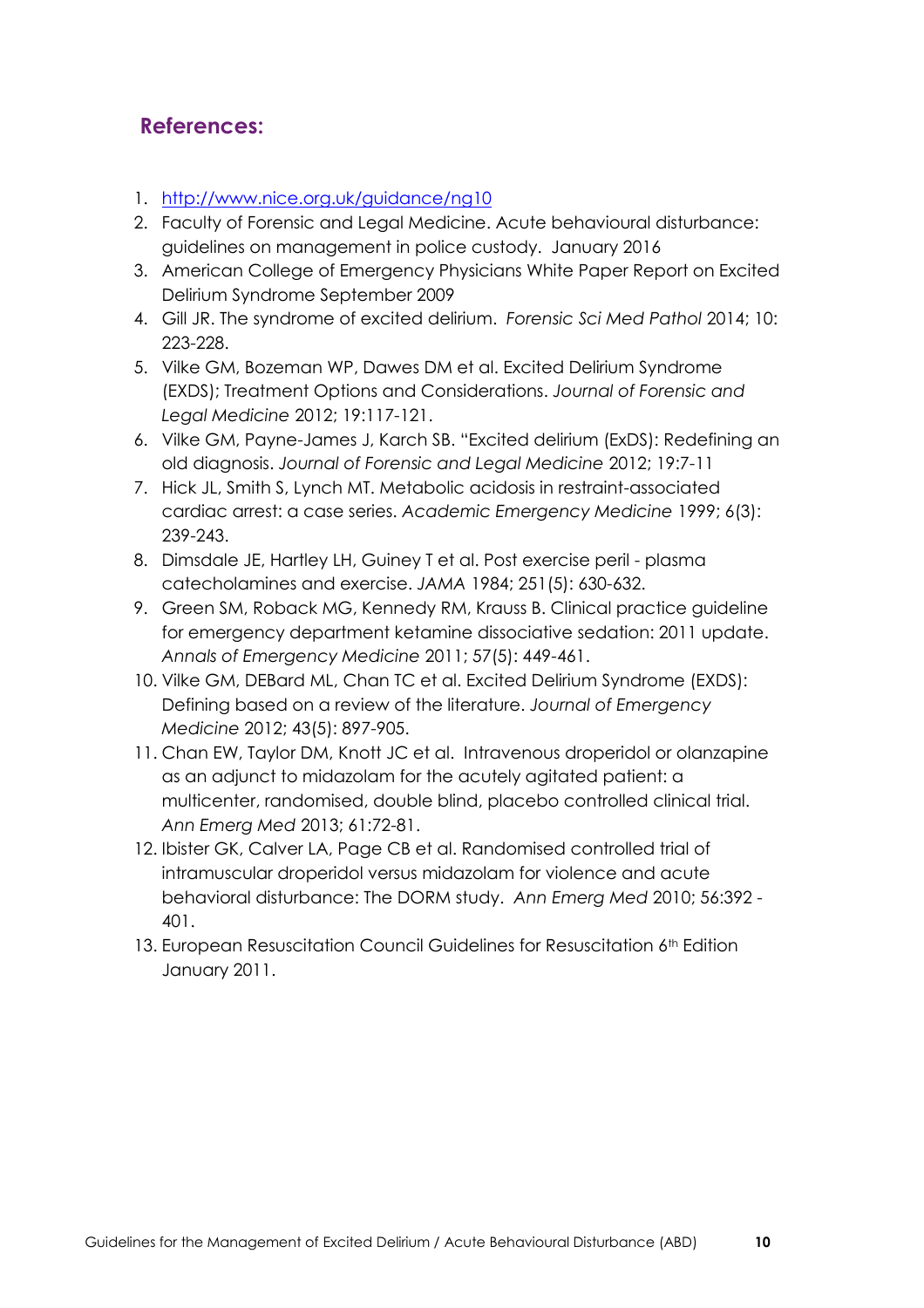## **Other useful publications**

- Di Maio TG, Di Maio VJM. Excited Delirium Syndrome Cause Of Death and Prevention. USA: CRC Press; 2006.
- Wetli CV, Fishbain DA. Cocaine induced psychosis and sudden death in recreational cocaine users. J Forensic Sci 1985; 30(3): 873-80.
- Hughes EL (ed). Special Panel Review of Excited Delirium. Seattle, Washington. April 2011.
- Takeuchi A, Ahern TL, Henderson SO. Excited Delirium. Western Journal of Emergency Medicine 2011; 12(1): 77-83.
- Stratton S, Rogers C, Brickett K, Gruzinski G. Factors associated with sudden cardiac death of individuals requiring restraint for excited delirium. American Journal of Emergency Medicine 2001; 19(3): 187-191.
- Ruttenber J, McAnally HB, Wetli CV. Cocaine associated Rhabdomyolysis and Excited delirium: different stages of the same syndrome. The American Journal of Forensic Medicine and Pathology 1999; 20(2): 120-127.
- Bozeman WP, Ali K, Winslow JE. Long QT syndrome unmasked in an adult subject presenting with excited delirium. Journal of Emergency Medicine 2013; 44(2): 207-210.
- Mash DC, Duque L, Pablo J et al. Brain biomarkers for identifying excited delirium as a cause of sudden death. Forensic Sci Int (2009), doi:10.1016/j.forsciint.2009.05.01.
- Otahbachi M, Cevik C, Bagdure S, Nugent K. Excited delirium, Restraints and Unexpected Death: A review of pathogenesis. Am J Forensic Med Pathol 2010; 31: 107-112.
- Chan TC, Vilke GM, Neuman T, Clausen J. Restraint position and positional asphyxia. Ann Emerg Med 1997; 30(5): 578-86.
- Chan TC, Neuman T, Clausen J et al. Weight force during prone restraint and respiratory function. Am J Forensic Med Pathol 2004; 25(3): 185-9.
- Hirota K, Lambert DG. Ketamine: its mechanism(s) of action and unusual clinical uses. BJ Anaesthesia 1996; 77(4): 441-444.
- Svenson JE, Abernathy MK. Ketamine for pre hospital use: new look at an old drug. American Journal of Emergency Medicine 2007; 25:977-98.
- Burnett AM, Watters BJ, Barringer KW et al. Laryngospasm after intramuscular administration of ketamine to a patient in excited delirium. PreHospital Emergency Care 2012; 16:412-414.
- Ho JD, Smith SW, Nystrom PC et al. Successful management of Excited Delirium Syndrome with pre hospital ketamine: two case example. Pre Hospital Emergency Care 2013; 17: 274-2.
- Maher PJ, Walsh M, Burns T, Strote J. Prehospital resuscitation of a man with excited delirium and cardiopulmonary arrest. CJEM 2014; 16(1): 80-83.
- Kodikara S, Cunningham K, Pollanen MS. Excited delirium syndrome: Is it a cause of death? Legal Medicine 2012; 14: 252-254.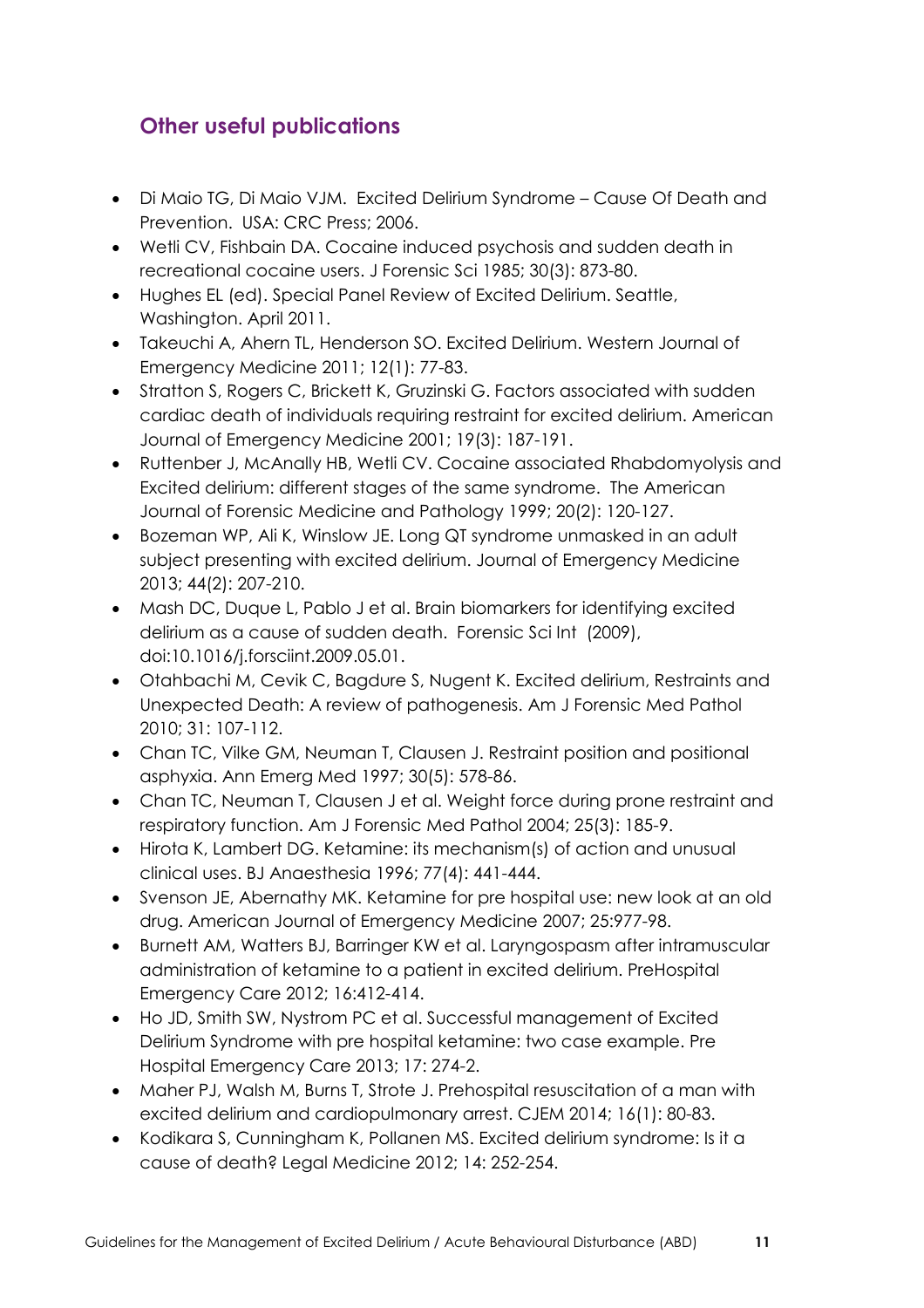- Penders TM, Gestring RE, Vilensky DA. Excited delirium following use of synthetic cathinones (bath salts). General Hospital Psychiatry 2012; 34: 647- 650.
- Hall C A, Kader AD, McHale AMD et al. Frequency of signs of excited delirium syndrome in subjects undergoing police use of force: Descriptive evaluation of a prospective, consecutive cohort. Journal of Forensic and Legal Medicine (2012), http://dx.doi.org/10.1016/j.jflm.2012.05.008.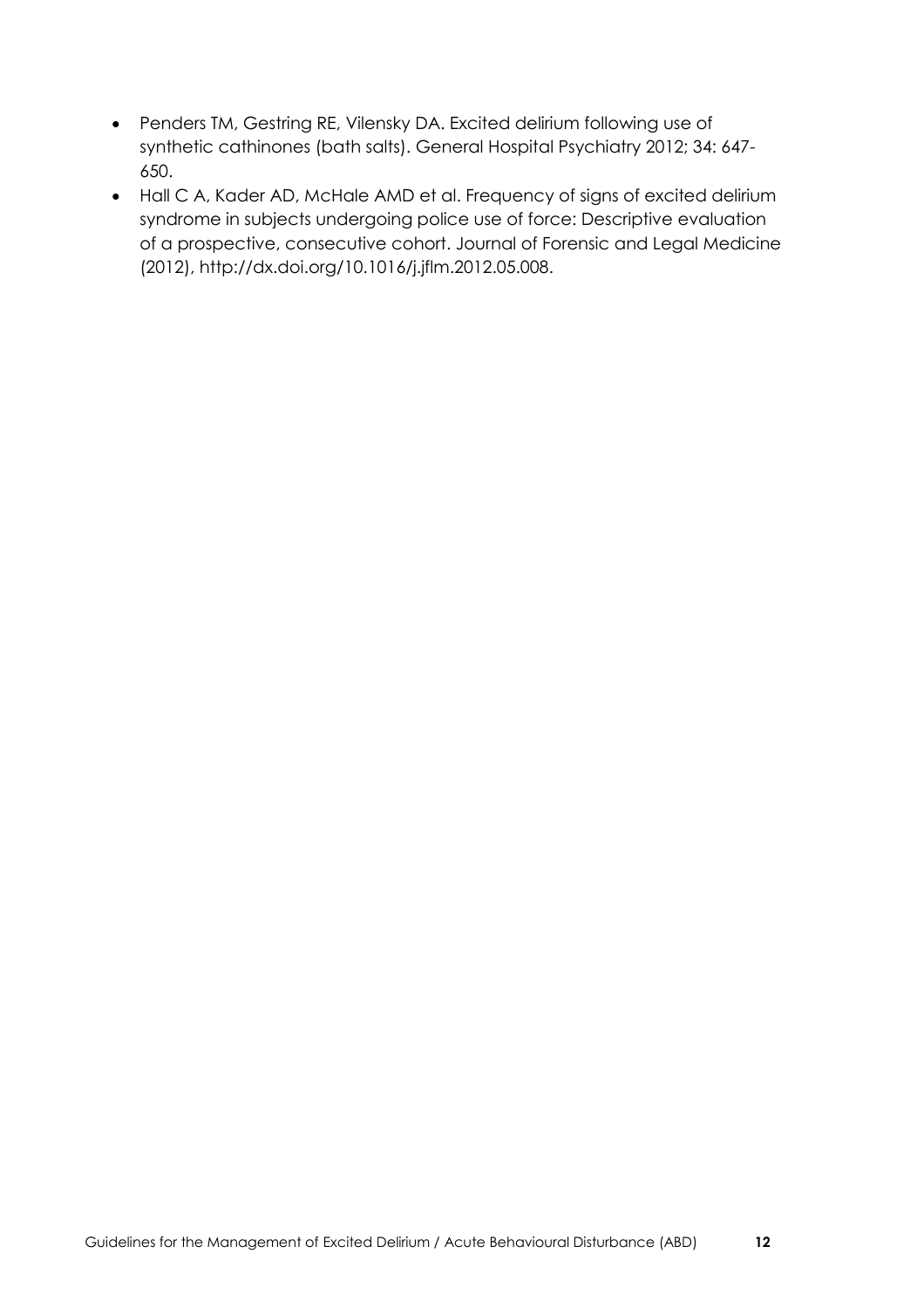#### **Authors**

Dr Marianne Gillings Dr Johann Grundlingh Dr Meng Aw-Yong

First published in May 2016

#### **Acknowledgements**

Catherine Hayhurst James France QEC committee

#### **Review**

Usually within three years or sooner if important information becomes available.

#### **Conflicts of Interest**

None

#### **Disclaimers**

The College recognises that patients, their situations, Emergency Departments and staff all vary. This guideline cannot cover all possible scenarios. The ultimate responsibility for the interpretation and application of this guideline, the use of current information and a patient's overall care and wellbeing resides with the treating clinician.

#### **Research Recommendations**

None identified

#### **Audit standards**

There should be a documentation and audit system in place within a system of clinical governance.

#### **Key words for search**

Acute Behavioural Disturbance (ABD), Excited Delirium, management, guideline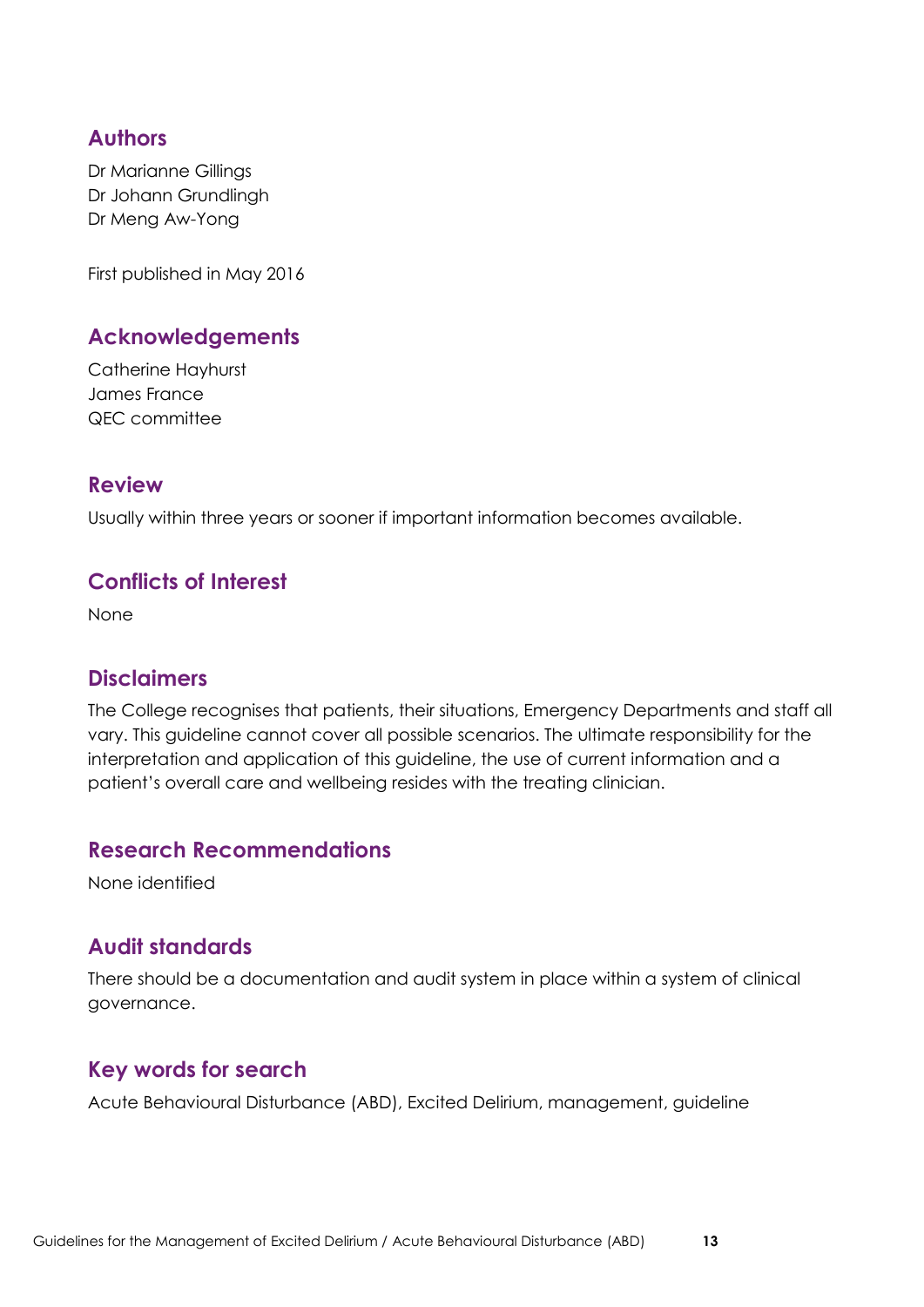## **Appendix 1**

#### **Methodology**

Where possible, appropriate evidence has been sought and appraised using standard appraisal methods. High quality evidence is not always available to inform recommendations. Best Practice Guidelines rely heavily on the consensus of senior emergency physicians and invited experts.

#### **Evidence Levels**

- 1. Evidence from at least one systematic review of multiple well designed randomised control trials
- 2. Evidence from at least one published properly designed randomised control trials of appropriate size and setting
- 3. Evidence from well-designed trials without randomisation, single group pre/post, cohort, time series or matched case control studies
- 4. Evidence from well-designed non experimental studies from more than one centre or research group
- 5. Opinions, respected authority, clinical evidence, descriptive studies or consensus reports.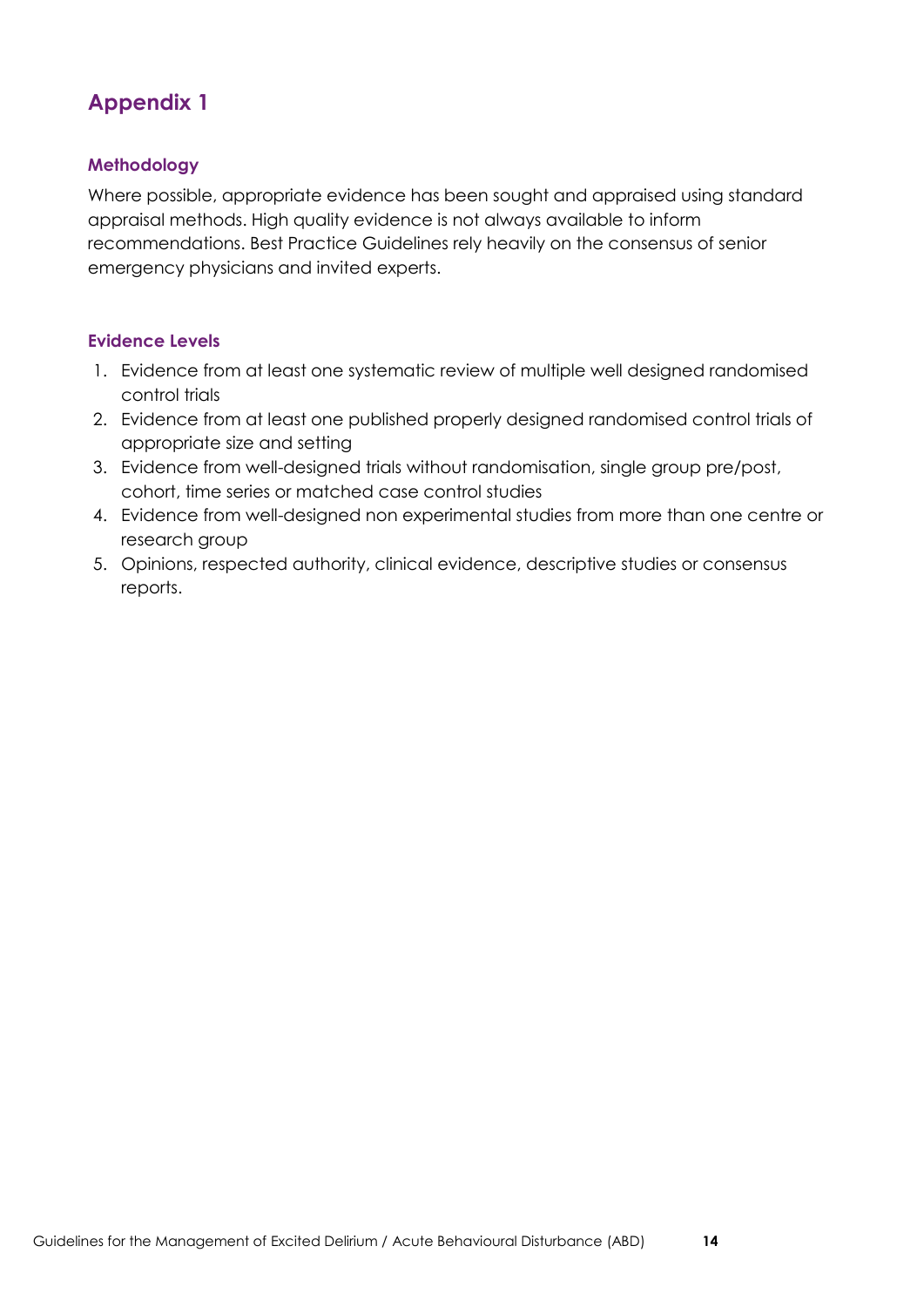## **Appendix 2**

#### **Rapid Tranquilisation in ABD: please consult formulary**

| <b>Medication</b> | Route         | <b>Typical dose</b> | Onset     | <b>Duration</b> |
|-------------------|---------------|---------------------|-----------|-----------------|
|                   |               | (mg)                | (min)     | (min)           |
| Midazolam         | I/N           | 5                   | $3-5$     | $30 - 60$       |
|                   | IM            | 5                   | $10 - 15$ | 120-360         |
|                   | IV            | $2 - 5$             | $1 - 5$   | $30 - 60$       |
| Lorazepam         | IM            | 4                   | $15 - 30$ | 60-120          |
|                   | IV            | $2 - 4$             | $2 - 5$   | 60-120          |
| Diazepam          | IM            | 10                  | $15 - 30$ | $15 - 60$       |
|                   | $\mathsf{IV}$ | $5 - 10$            | $2 - 5$   | $15 - 60$       |
| Haloperidol       | IM            | $10 - 20$           | $15 - 30$ | 180-360         |
|                   | IV            | $5 - 10$            | 10        | 180-360         |
| Droperidol        | IM            | 5                   | $10 - 30$ | 120-240         |
|                   | IV            | 2.5                 | 10        | 120-240         |
| Olanzapine        | <b>IM</b>     | 10                  | $15 - 45$ |                 |
|                   | IV            | 5                   |           |                 |
|                   | (unlicensed)  |                     |           |                 |
| Ketamine          | <b>IM</b>     | $2-4$ mg/kg         | $3-5$     | 60-90           |
|                   | $\mathsf{IV}$ | 1-2mg/kg            |           | $20 - 30$       |